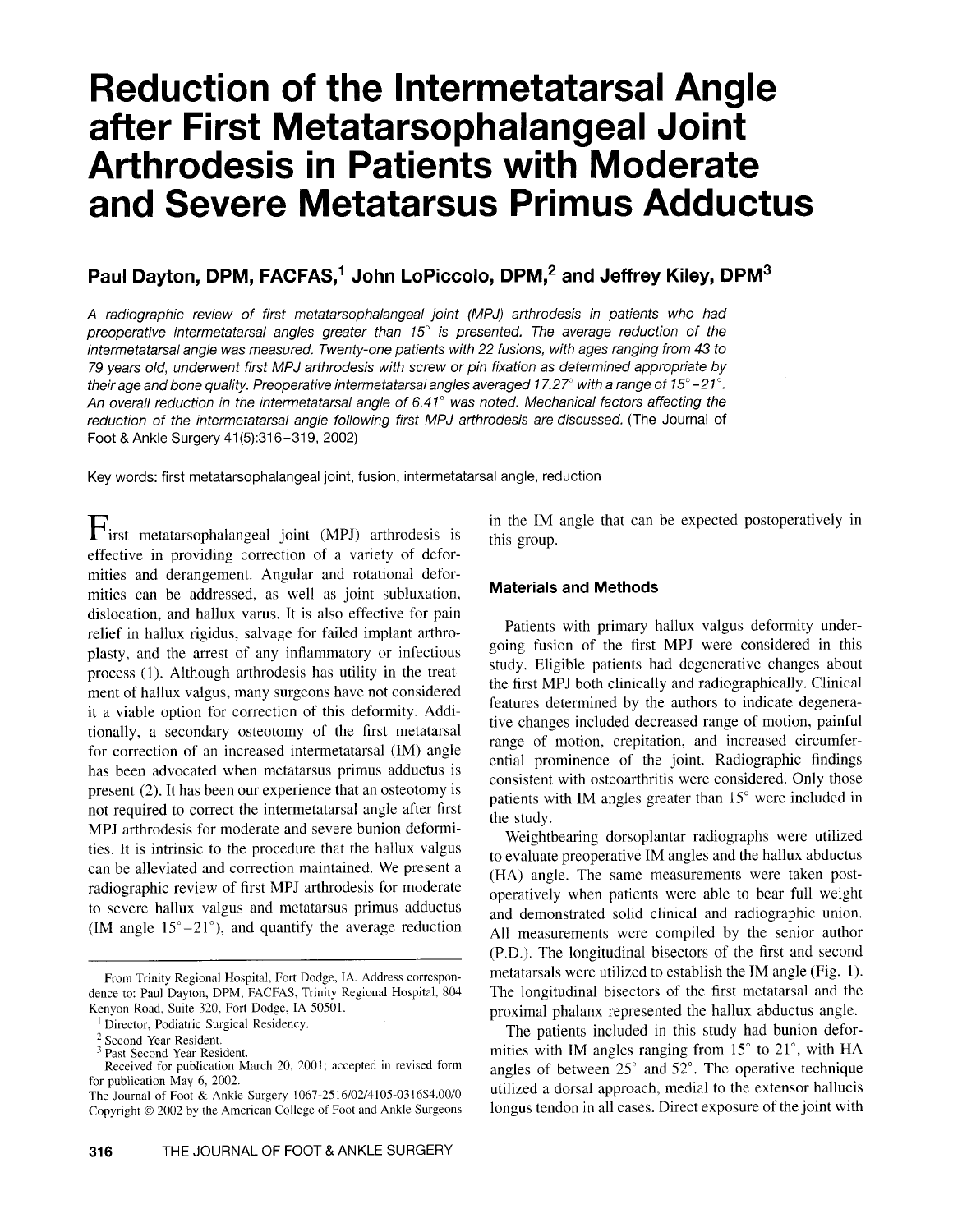

**FIGURE** 1 A, Preoperative weightbearing AP radiograph of a 60-year-old female with high intermetatarsal angle and degenerative changes of the first MPJ. B, 4-month postoperative weightbearing radiograph after first MPJ fusion illustrating the reduction in intermetatarsal angle.

minimal subcutaneous separation to preserve the perforating blood supply was accomplished. Fusion surfaces were developed with standard hand instrumentation.

Two different fixation techniques were utilized depending on a radiographic and intraoperative clinical assessment of the patient's bone stock. Patients with osteopenic or clinically softer bone underwent fusion with axial pin fixation, whereas younger patients with adequate bone stock had fixation with either crossed screws or crossed K-wires. No specialized jigs, reamers, or other unique equipment were utilized.

Postoperatively, all patients were instructed to remain nonweightbearing for 3-7 days and then progressed to full weightbearing in a postoperative shoe. Return to a walking shoe was approximately 5-6 weeks postoperative for the patients fixated with screws, whereas the patients with axial pins returned to a walking shoe after pin removal which was between 8 and 10 weeks postoperative.

#### **Results**

The data collected for each patient are summarized in Table I. Of the 21 patients included, all were female except one. Patient age ranged from 43 to 79 with an average age of 62.45. Preoperative 1M angles ranged from  $15^\circ$  to  $21^\circ$ , and HA angles were  $25^\circ - 52^\circ$ . The average reduction in the IM angle was  $6.41^{\circ}$  with a range of  $4^{\circ}-13^{\circ}$  on weightbearing radiographs. The HA

angle showed an average reduction of 19.64° with a range of  $4^{\circ}-40^{\circ}$ . All patients had radiographic signs of union at the time of final radiographic evaluation and all exhibited stable fusion sites without motion or pain on clinical exam.

## **Discussion**

Arthrodesis provides correction of a wide variety of deformities and derangements of the first MPJ. In our practice we have observed many benefits that can be offered by arthrodesis. First and foremost, arthrodesis produces permanent correction of both hallux valgus and metatarsus primus adductus with extremely low likelihood for revision surgery. This is a distinct advantage in patients with first MPJ arthrosis associated with hallux valgus, and patients with instability, joint laxity, or severe contracture. Second, pain associated with arthrosis as well as that caused by sesamoid derangement is relieved, which produces more consistent results. Third, arthrodesis preserves the weightbearing function of the hallux and produces more consistent hallux purchase than other joint destructive methods such as resection arthroplasty or implant (3). We feel this reduces lateral weight transfer and reduces the incidence of lesser metatarsalgia.

Our observations support the hypothesis that osteotomy to address the moderate and high intermetatarsal angle is not needed when fusing the first MPJ in patients with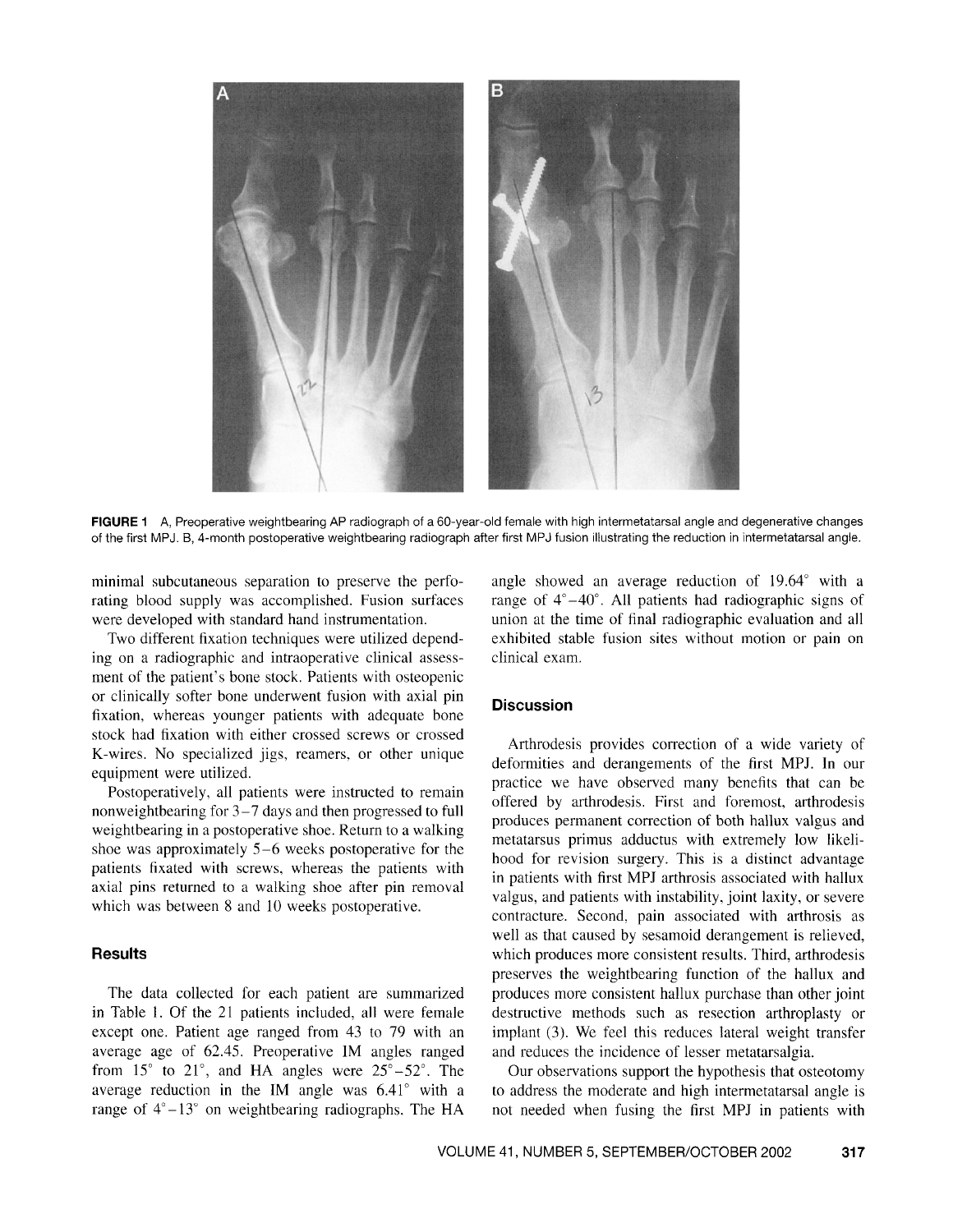**TABLE** 1 Patient data

| Patient         | Age (yr) | Pre-IM $(^\circ)$ | Post-IM $(^\circ)$ | Reduction $(^\circ)$ | Pre-HA $(^{\circ})$ | Post-HA $(^{\circ})$ | Reduction $(°)$ |
|-----------------|----------|-------------------|--------------------|----------------------|---------------------|----------------------|-----------------|
| МC              | 54       | 15                | 8                  | 7                    | 45                  | 18                   | 27              |
| LВ              | 50       | 16                | 10                 | 6                    | 35                  | 24                   | 11              |
| AC              | 52       | 16                | 12                 | 4                    | 33                  | 20                   | 13              |
| ES              | 79       | 19                | 14                 | 5                    | 35                  | 15                   | 20              |
| EP              | 67       | 16                | 12                 | 4                    | 40                  | 20                   | 20              |
| <b>FW</b>       | 79       | 21                | 16                 | 5                    | 36                  | 9                    | 27              |
| PR              | 59       | 21                | 16                 | 5                    | 37                  | 27                   | 10              |
| JB              | 52       | 17                | 11                 | 6                    | 38                  | 18                   | 20              |
| SM <sub>R</sub> | 79       | 15                | 9                  | 6                    | 52                  | 12                   | 40              |
| SM L            | 79       | 15                | 9                  | 6                    | 41                  | 10                   | 31              |
| MS              | 61       | 16                | 11                 | 5                    | 45                  | 17                   | 28              |
| RH              | 71       | 15                | 9                  | 6                    | 30                  | 5                    | 25              |
| PK              | 59       | 19                | 14                 | 5                    | 30                  | 14                   | 16              |
| AB              | 74       | 16                | 9                  | 7                    | 31                  | 10                   | 21              |
| BH              | 74       | 15                | 11                 | 4                    | 28                  | 13                   | 15              |
| ΚZ              | 56       | 17                | 11                 | 6                    | 32                  | 11                   | 21              |
| BB              | 61       | 19                | 12                 | 7                    | 32                  | 13                   | 19              |
| SG              | 56       | 19                | 8                  | 11                   | 38                  | 23                   | 15              |
| CS              | 50       | 18                | 9                  | 9                    | 30                  | 3                    | 27              |
| VK              | 59       | 17                | 11                 | 6                    | 25                  | 21                   | 4               |
| SS              | 43       | 17                | 9                  | 8                    | 30                  | 19                   | 11              |
| LS              | 60       | 21                | 8                  | 13                   | 28                  | 17                   | 11              |
| Avg             | 62.45    | 17.27             | 10.86              | 6.41                 | 35.05               | 15.41                | 19.64           |

hallux valgus. Other authors have made similar observations. Mann (4) noted reduction in the 1M angle with first MPl arthrodesis and states that the change in the intermetatarsal angle is directly proportional to the preoperative intermetatarsal angle. He noted that concomitant first metatarsal osteotomy is not indicated for 1M angle reduction. Our findings are consistent in that our patient population had a high IM angle range of  $15^{\circ} - 21^{\circ}$  and our results showed average reduction of 6.41, which is higher than other investigators reporting reduced IM angle. Humbert presented a group of 31 patients with hallux abducto valgus (HAV) and first MPJ degenerative changes that underwent a "tongue-and-trough" arthrodesis without internal fixation  $(5)$ . They reported an average reduction of the IM angle of  $5.7^{\circ}$ . They also stated that the 1M angle would decrease further with time, but gave no statistical data to support this claim. Giorgini presented 12 end-to-end first MPl fusions using axial Kwires with a reported average reduction in the 1M angle of 3.45° (6). Harkless fused the first MPl of 25 patients (totaling 32 procedures) with HAY and secondary degenerative changes (7). Ball and socket-type fusions were utilized with crossed 4.0-mm cancellous screw fixation. They reported an average drop in the IM angle of  $4.2^{\circ}$ and a reduction of the HA angle of 16.3°. Tourne et al. performed 42 first MPl fusions on 33 patients utilizing a 4.0-mm cancellous screw across the fusion site for compression with a dorsal 1/4-inch tubular plate stabilized with 2.7-mm cortical screws (8). They reported an average reduction of the 1M angle of 4°.

Our results seem to be quite comparable to the existing studies, even though methods of fixation and fusion techniques differed. The results also suggest a proportionate increase in intermetatarsal correction in higher preoperative 1M angles. Although we did not study patients with lesser 1M angles, our large deviation of 1M angle correction supports this notion. Our observations also support the idea that secondary osteotomy is not required to correct an increased intermetatarsal angle. Our data do not permit statistical conclusions regarding the influence that the chosen procedure has on the final reduction in IM angle. This may be a topic for further research. Comparison of the 1M and HA angle reductions with fusion to those noted with resection arthroplasty with or without implant would also be interesting.

There are relatively few mechanical concepts and anatomic structures that have an impact on hallux position. Reduction of the 1M angle in arthrodesis may be secondary to reduction in retrograde hallux force pushing the first metatarsal medially. Mann (3) has observed that with a valgus position of the hallux, lateral bow stringing of the extensor hallucis longus and flexor hallucis longus occur and accentuate the valgus position. Over time, the lateral joint capsule and conjoined tendon contract, pushing the first metatarsal into further varus. After first MPl arthrodesis, bow stringing of the long flexor and extensor tendons are all but eliminated as deforming forces. Also, the conjoined tendon of adductor hallucis may provide an active corrective force toward the midline of the foot, which would act to decrease the intermetatarsal